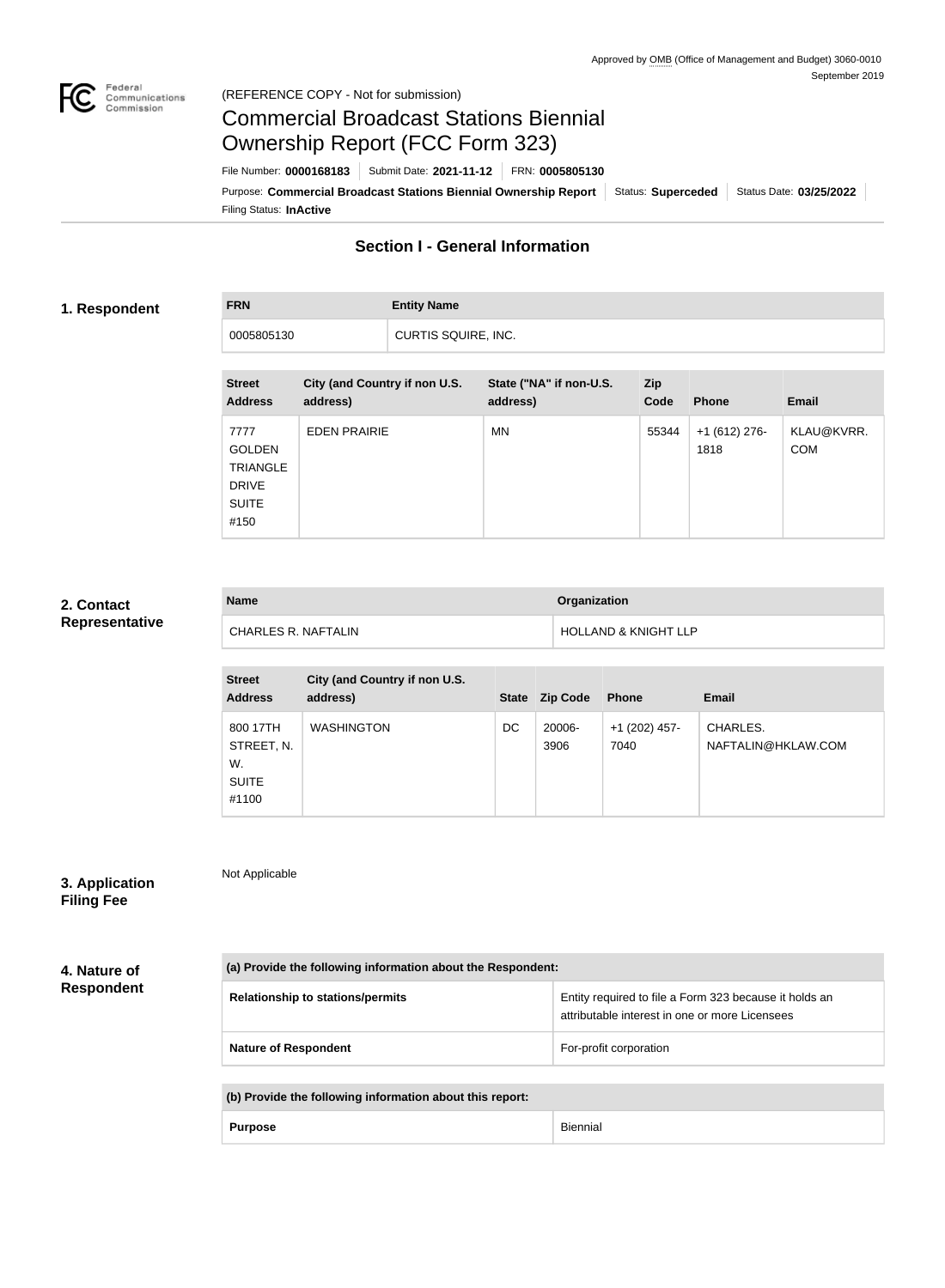#### **"As of" date** 10/01/2021

**When filing a biennial ownership report or validating and resubmitting a prior biennial ownership report, this date must be Oct. 1 of the year in which this report is filed.**

### **5. Licensee(s) and Station(s)**

**Respondent is filing this report to cover the following Licensee(s) and station(s):**

| <b>Licensee/Permittee Name</b> | <b>FRN</b>       |               |              |                |  |  |
|--------------------------------|------------------|---------------|--------------|----------------|--|--|
| KQDS-TV Corp.                  |                  |               | 0003914025   |                |  |  |
| Fac. ID No.                    | <b>Call Sign</b> | <b>City</b>   | <b>State</b> | <b>Service</b> |  |  |
| 35525                          | <b>KQDS-TV</b>   | <b>DULUTH</b> | <b>MN</b>    | <b>DTV</b>     |  |  |

| Licensee/Permittee Name      | <b>FRN</b> |
|------------------------------|------------|
| RED RIVER BROADCAST CO., LLC | 0002622165 |

| Fac. ID No. | <b>Call Sign</b> | <b>City</b>       | <b>State</b> | <b>Service</b> |
|-------------|------------------|-------------------|--------------|----------------|
| 55362       | <b>KNRR</b>      | <b>PEMBINA</b>    | <b>ND</b>    | <b>DTV</b>     |
| 55364       | <b>KJRR</b>      | <b>JAMESTOWN</b>  | <b>ND</b>    | <b>DTV</b>     |
| 55370       | <b>KBRR</b>      | THIEF RIVER FALLS | <b>MN</b>    | <b>DTV</b>     |
| 55372       | <b>KVRR</b>      | <b>FARGO</b>      | <b>ND</b>    | <b>DTV</b>     |

# **Section II – Biennial Ownership Information**

| 1.47 C.F.R.<br><b>Section 73.3613</b><br>and Other<br><b>Documents</b> | Licensee Respondents that hold authorizations for one or more full power television, AM, and/or FM stations should list all<br>contracts and other instruments set forth in 47 C.F.R. Section 73.3613(a) through (c) for the facility or facilities listed on this<br>report. In addition, attributable Local Marketing Agreements (LMAs) and attributable Joint Sales Agreements (JSAs) must be<br>disclosed by the licensee of the brokering station on its ownership report. If the agreement is an attributable LMA, an<br>attributable JSA, or a network affiliation agreement, check the appropriate box. Otherwise, select "Other." Non-Licensee<br>Respondents, as well as Licensee Respondents that only hold authorizations for Class A television and/or low power television<br>stations, should select "Not Applicable" in response to this question. |
|------------------------------------------------------------------------|--------------------------------------------------------------------------------------------------------------------------------------------------------------------------------------------------------------------------------------------------------------------------------------------------------------------------------------------------------------------------------------------------------------------------------------------------------------------------------------------------------------------------------------------------------------------------------------------------------------------------------------------------------------------------------------------------------------------------------------------------------------------------------------------------------------------------------------------------------------------|
|                                                                        | Not Applicable.                                                                                                                                                                                                                                                                                                                                                                                                                                                                                                                                                                                                                                                                                                                                                                                                                                                    |
| 2. Ownership<br><b>Interests</b>                                       | (a) Ownership Interests. This Question requires Respondents to enter detailed information about ownership interests by<br>generating a series of subforms. Answer each question on each subform. The first subform listing should be for the Respondent<br>itself. If the Respondent is not a natural person, also list each of the officers, directors, stockholders, non-insulated partners,<br>non-insulated members, and any other persons or entities with a direct attributable interest in the Respondent pursuant to the<br>standards set forth in 47 C.F.R. Section 73.3555. (A "direct" interest is one that is not held through any intervening companies<br>or entities.) List each interest holder with a direct attributable interest in the Respondent separately.                                                                                  |
|                                                                        | Leave the percentage of total assets (Equity Debt Plus) field blank for an interest holder unless that interest holder has an<br>attributable interest in the Respondent solely on the basis of the Commission's Equity Debt Plus attribution standard, 47 C.F.R.<br>Section 73.3555, Note 2(i).                                                                                                                                                                                                                                                                                                                                                                                                                                                                                                                                                                   |
|                                                                        | In the case of vertical or indirect ownership structures, list only those interests in the Respondent that also represent an<br>attributable interest in the Licensee(s) for which the report is being submitted.                                                                                                                                                                                                                                                                                                                                                                                                                                                                                                                                                                                                                                                  |
|                                                                        | Entities that are part of an organizational structure that includes holding companies or other forms of indirect ownership must file<br>separate ownership reports. In such a structure do not report, or file a separate report for, any interest holder that does not have<br>an attributable interest in the Licensee(s) for which the report is being submitted.                                                                                                                                                                                                                                                                                                                                                                                                                                                                                               |
|                                                                        | Dlogge and the Instructions for further detail concerning interests that must be reported in reponses to this quantion                                                                                                                                                                                                                                                                                                                                                                                                                                                                                                                                                                                                                                                                                                                                             |

Please see the Instructions for further detail concerning interests that must be reported in response to this question.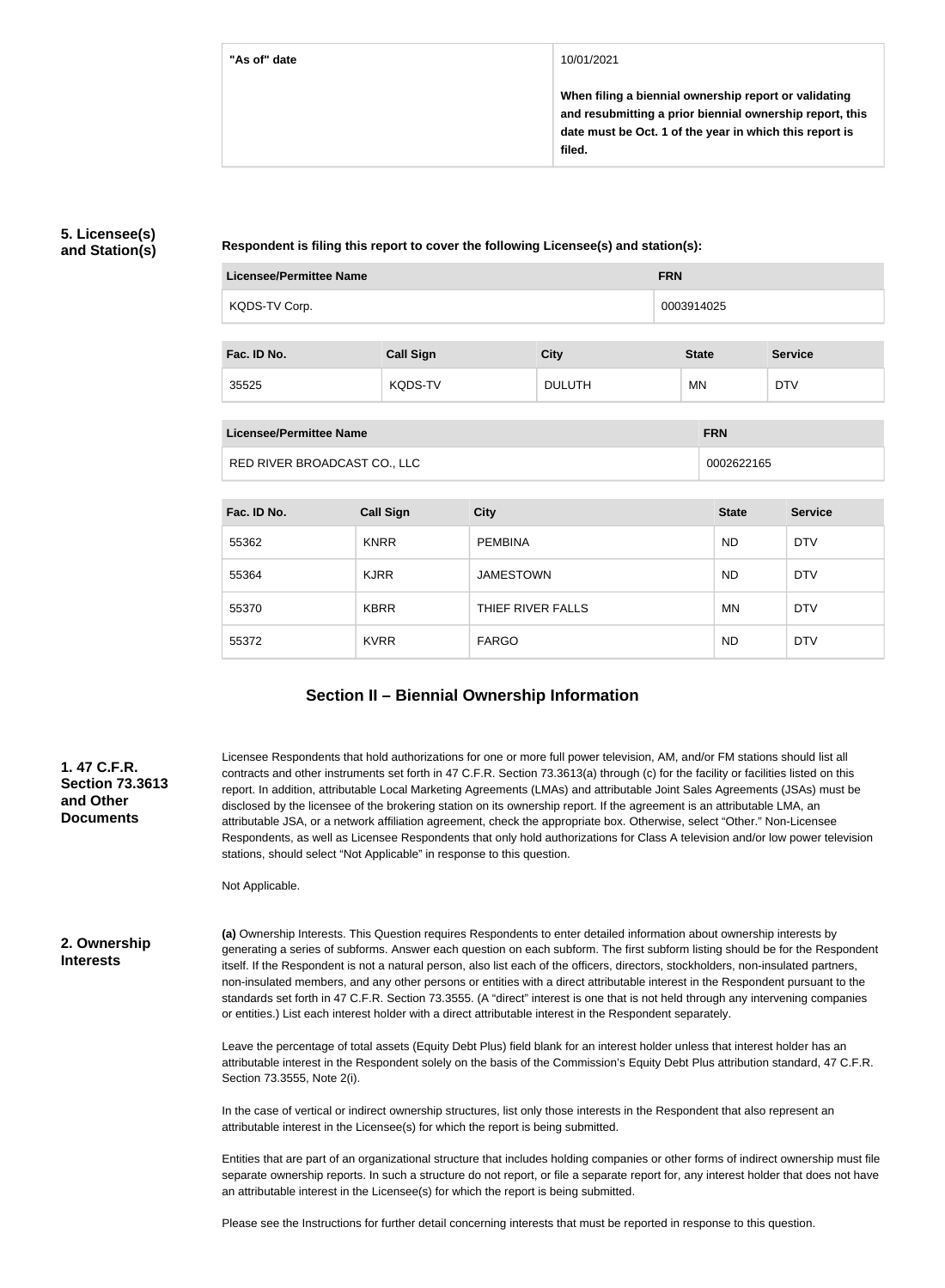The Respondent must provide an FCC Registration Number for each interest holder reported in response to this question. Please see the Instructions for detailed information and guidance concerning this requirement.

| <b>Ownership Information</b>                                                               |                                                         |                            |                            |  |
|--------------------------------------------------------------------------------------------|---------------------------------------------------------|----------------------------|----------------------------|--|
| <b>FRN</b>                                                                                 | 0005805130                                              |                            |                            |  |
| <b>Entity Name</b>                                                                         | CURTIS SQUIRE, INC.                                     |                            |                            |  |
| <b>Address</b>                                                                             | PO Box                                                  |                            |                            |  |
|                                                                                            | Street 1                                                | 7777 GOLDEN TRIANGLE DRIVE |                            |  |
|                                                                                            | <b>Street 2</b>                                         | <b>SUITE #150</b>          |                            |  |
|                                                                                            | <b>City</b>                                             | <b>EDEN PRAIRIE</b>        |                            |  |
|                                                                                            | State ("NA" if non-U.S.<br>address)                     | <b>MN</b>                  |                            |  |
|                                                                                            | <b>Zip/Postal Code</b>                                  | 55344                      |                            |  |
|                                                                                            | Country (if non-U.S.<br>address)                        | <b>United States</b>       |                            |  |
| <b>Listing Type</b>                                                                        | Respondent                                              |                            |                            |  |
| <b>Positional Interests</b><br>(check all that apply)                                      | Respondent                                              |                            |                            |  |
| <b>Tribal Nation or Tribal</b><br><b>Entity</b>                                            | Interest holder is not a Tribal nation or Tribal entity |                            |                            |  |
| <b>Interest Percentages</b><br>(enter percentage values                                    | Voting                                                  | 0.0%                       | <b>Jointly Held?</b><br>No |  |
| from 0.0 to 100.0)                                                                         | <b>Equity</b>                                           | 0.0%                       |                            |  |
|                                                                                            | <b>Total assets (Equity Debt</b><br>Plus)               | 0.0%                       |                            |  |
| Does interest holder have an attributable interest in one or more broadcast stations<br>No |                                                         |                            |                            |  |

**that do not appear on this report?**

| <b>Ownership Information</b> |                                     |                                        |  |
|------------------------------|-------------------------------------|----------------------------------------|--|
| <b>FRN</b>                   | 0025081548                          |                                        |  |
| <b>Name</b>                  | <b>ANITA KUNIN</b>                  |                                        |  |
| <b>Address</b>               | PO Box                              |                                        |  |
|                              | <b>Street 1</b>                     | C/O CURTIS SQUIRE, INC.                |  |
|                              | <b>Street 2</b>                     | 7777 GOLDEN TRIANGLE DRIVE, SUITE #150 |  |
|                              | <b>City</b>                         | <b>EDEN PRAIRIE</b>                    |  |
|                              | State ("NA" if non-U.S.<br>address) | <b>MN</b>                              |  |
|                              | <b>Zip/Postal Code</b>              | 55344                                  |  |
|                              | Country (if non-U.S.<br>address)    | <b>United States</b>                   |  |
| <b>Listing Type</b>          | Other Interest Holder               |                                        |  |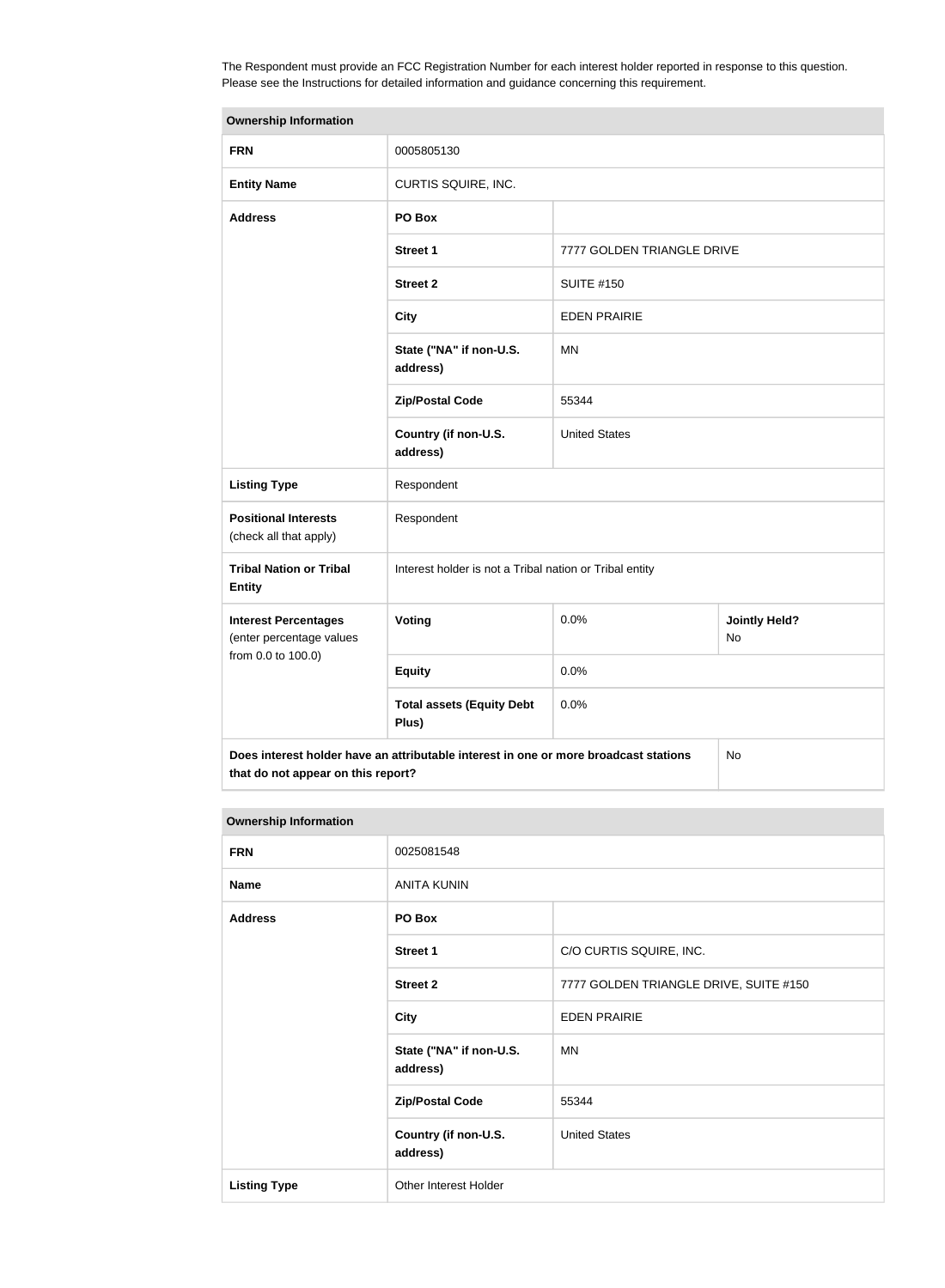| <b>Positional Interests</b><br>(check all that apply)                                             | Officer, Director, Owner, Stockholder     |                        |                                   |  |
|---------------------------------------------------------------------------------------------------|-------------------------------------------|------------------------|-----------------------------------|--|
| Citizenship, Gender,                                                                              | <b>Citizenship</b>                        | <b>US</b>              |                                   |  |
| <b>Ethnicity, and Race</b><br><b>Information (Natural</b>                                         | Gender                                    | Female                 |                                   |  |
| Persons Only)                                                                                     | <b>Ethnicity</b>                          | Not Hispanic or Latino |                                   |  |
|                                                                                                   | Race                                      | White                  |                                   |  |
| <b>Interest Percentages</b><br>(enter percentage values                                           | Voting                                    | 0.7%                   | <b>Jointly Held?</b><br><b>No</b> |  |
| from 0.0 to 100.0)                                                                                | <b>Equity</b>                             | 0.7%                   |                                   |  |
|                                                                                                   | <b>Total assets (Equity Debt</b><br>Plus) | 0.7%                   |                                   |  |
| Does interest holder have an attributable interest in one or more broadcast stations<br><b>No</b> |                                           |                        |                                   |  |

| <b>Ownership Information</b>                                                  |                                                                                      |                                        |                            |  |
|-------------------------------------------------------------------------------|--------------------------------------------------------------------------------------|----------------------------------------|----------------------------|--|
| <b>FRN</b>                                                                    | 0015199177                                                                           |                                        |                            |  |
| <b>Name</b>                                                                   | <b>WILLIAM E. KUNIN</b>                                                              |                                        |                            |  |
| <b>Address</b>                                                                | PO Box                                                                               |                                        |                            |  |
|                                                                               | <b>Street 1</b>                                                                      | C/O CURTIS SQUIRE, INC.                |                            |  |
|                                                                               | <b>Street 2</b>                                                                      | 7777 GOLDEN TRIANGLE DRIVE, SUITE #150 |                            |  |
|                                                                               | <b>City</b>                                                                          | <b>EDEN PRAIRIE</b>                    |                            |  |
|                                                                               | State ("NA" if non-U.S.<br>address)                                                  | <b>MN</b>                              |                            |  |
|                                                                               | <b>Zip/Postal Code</b>                                                               | 55344                                  |                            |  |
|                                                                               | Country (if non-U.S.<br>address)                                                     | <b>United States</b>                   |                            |  |
| <b>Listing Type</b>                                                           | <b>Other Interest Holder</b>                                                         |                                        |                            |  |
| <b>Positional Interests</b><br>(check all that apply)                         | Officer, Director, Owner, Stockholder                                                |                                        |                            |  |
| Citizenship, Gender,                                                          | <b>Citizenship</b>                                                                   | <b>GB</b>                              |                            |  |
| <b>Ethnicity, and Race</b><br><b>Information (Natural</b>                     | Gender                                                                               | Male                                   |                            |  |
| <b>Persons Only)</b>                                                          | <b>Ethnicity</b>                                                                     | Not Hispanic or Latino                 |                            |  |
|                                                                               | Race                                                                                 | White                                  |                            |  |
| <b>Interest Percentages</b><br>(enter percentage values<br>from 0.0 to 100.0) | Voting                                                                               | 24.8%                                  | <b>Jointly Held?</b><br>No |  |
|                                                                               | <b>Equity</b>                                                                        | 24.8%                                  |                            |  |
|                                                                               | <b>Total assets (Equity Debt</b><br>Plus)                                            | 24.8%                                  |                            |  |
|                                                                               | Does interest holder have an attributable interest in one or more broadcast stations |                                        | No                         |  |

**Does interest holder have an attributable interest in one or more broadcast stations that do not appear on this report?**

**that do not appear on this report?**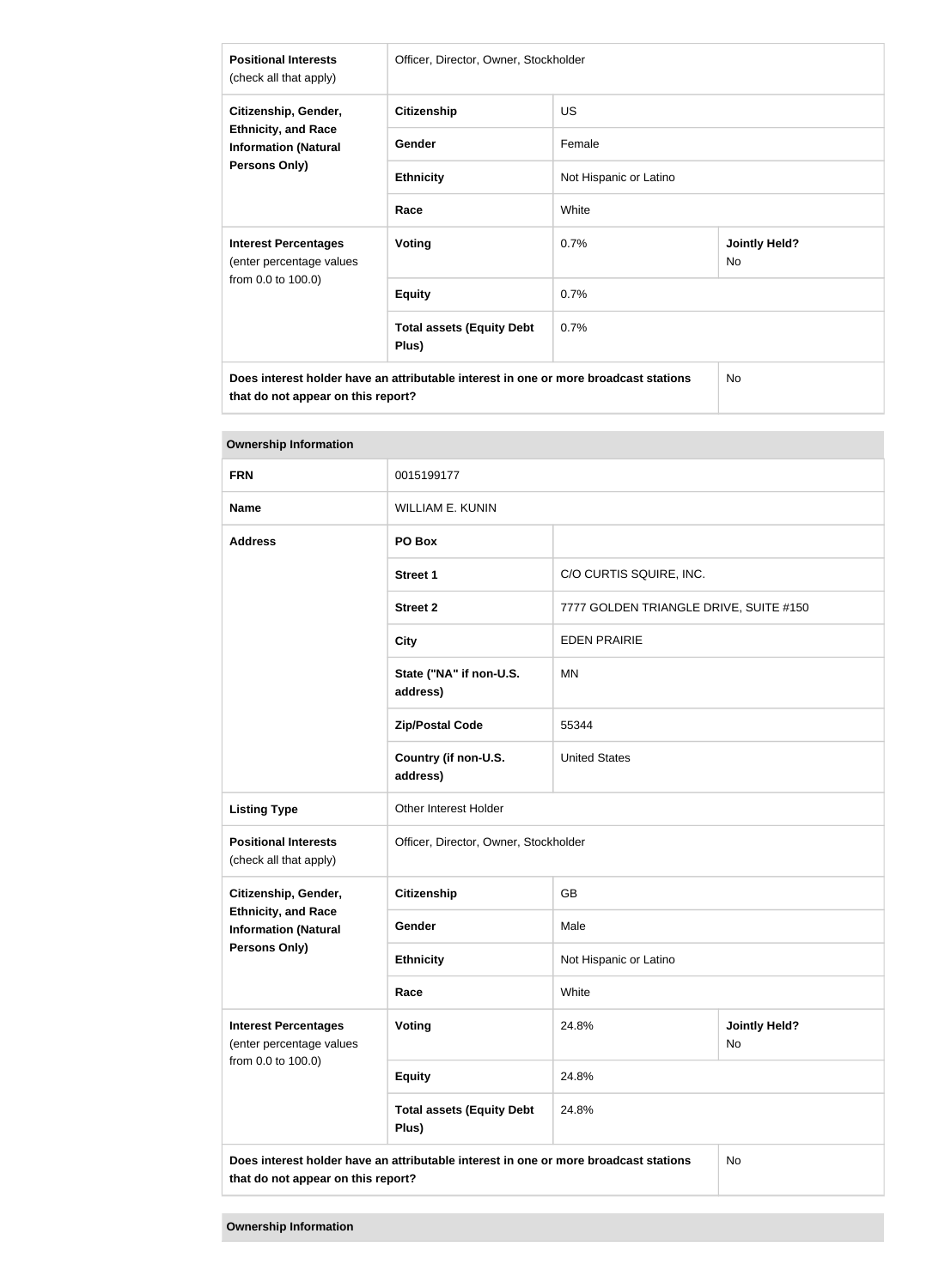| <b>FRN</b>                                                | 0015199094                                                                           |                                        |    |  |
|-----------------------------------------------------------|--------------------------------------------------------------------------------------|----------------------------------------|----|--|
| <b>Name</b>                                               | DAVID B. KUNIN                                                                       |                                        |    |  |
| <b>Address</b>                                            | PO Box                                                                               |                                        |    |  |
|                                                           | <b>Street 1</b>                                                                      | C/O CURTIS SQUIRE, INC.                |    |  |
|                                                           | <b>Street 2</b>                                                                      | 7777 GOLDEN TRIANGLE DRIVE, SUITE #150 |    |  |
|                                                           | <b>City</b>                                                                          | <b>EDEN PRAIRIE</b>                    |    |  |
|                                                           | State ("NA" if non-U.S.<br>address)                                                  | <b>MN</b>                              |    |  |
|                                                           | <b>Zip/Postal Code</b>                                                               | 55344                                  |    |  |
|                                                           | Country (if non-U.S.<br>address)                                                     | <b>United States</b>                   |    |  |
| <b>Listing Type</b>                                       | Other Interest Holder                                                                |                                        |    |  |
| <b>Positional Interests</b><br>(check all that apply)     | Officer, Director, Owner, Stockholder                                                |                                        |    |  |
| Citizenship, Gender,                                      | <b>Citizenship</b><br><b>US</b>                                                      |                                        |    |  |
| <b>Ethnicity, and Race</b><br><b>Information (Natural</b> | Gender                                                                               | Male                                   |    |  |
| <b>Persons Only)</b>                                      | <b>Ethnicity</b>                                                                     | Not Hispanic or Latino                 |    |  |
|                                                           | Race                                                                                 | White                                  |    |  |
| <b>Interest Percentages</b><br>(enter percentage values   | Voting                                                                               | <b>Jointly Held?</b><br>24.8%<br>No    |    |  |
| from 0.0 to 100.0)                                        | <b>Equity</b>                                                                        | 24.8%                                  |    |  |
|                                                           | <b>Total assets (Equity Debt</b><br>Plus)                                            | 24.8%                                  |    |  |
| that do not appear on this report?                        | Does interest holder have an attributable interest in one or more broadcast stations |                                        | No |  |

| <b>Ownership Information</b> |
|------------------------------|
|                              |

| <b>FRN</b>                                            | 0015199045                            |                                        |  |
|-------------------------------------------------------|---------------------------------------|----------------------------------------|--|
| <b>Name</b>                                           | ANDREW P. KUNIN                       |                                        |  |
| <b>Address</b>                                        | PO Box                                |                                        |  |
|                                                       | <b>Street 1</b>                       | C/O CURTIS SQUIRE, INC.                |  |
|                                                       | <b>Street 2</b>                       | 7777 GOLDEN TRIANGLE DRIVE, SUITE #150 |  |
|                                                       | <b>City</b>                           | <b>EDEN PRAIRIE</b>                    |  |
|                                                       | State ("NA" if non-U.S.<br>address)   | MN                                     |  |
|                                                       | <b>Zip/Postal Code</b>                | 55344                                  |  |
|                                                       | Country (if non-U.S.<br>address)      | <b>United States</b>                   |  |
| <b>Listing Type</b>                                   | Other Interest Holder                 |                                        |  |
| <b>Positional Interests</b><br>(check all that apply) | Officer, Director, Owner, Stockholder |                                        |  |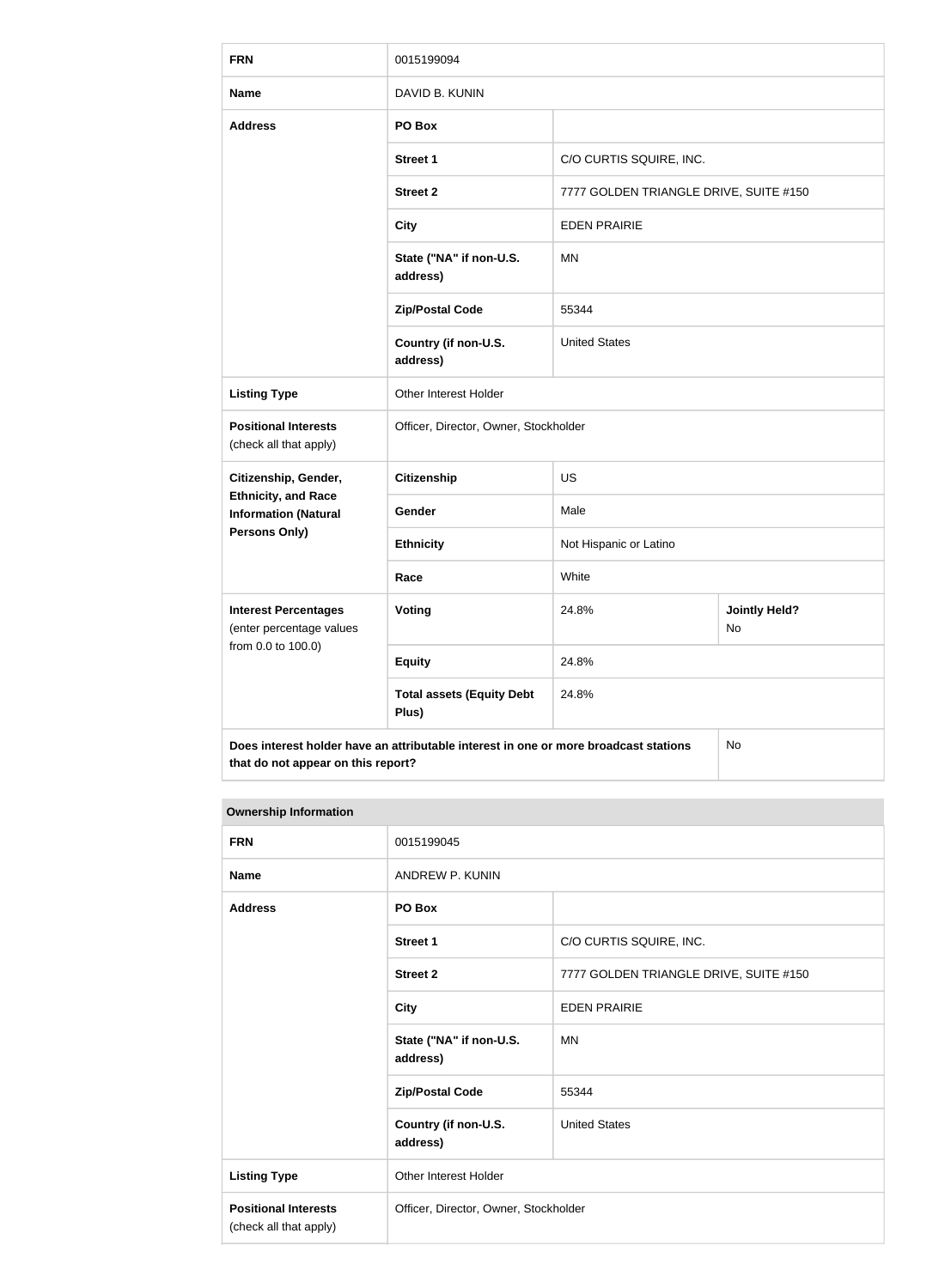| Citizenship, Gender,<br><b>Ethnicity, and Race</b><br><b>Information (Natural</b><br>Persons Only)                         | <b>Citizenship</b>                        | US.                    |                            |  |
|----------------------------------------------------------------------------------------------------------------------------|-------------------------------------------|------------------------|----------------------------|--|
|                                                                                                                            | Gender                                    | Male                   |                            |  |
|                                                                                                                            | <b>Ethnicity</b>                          | Not Hispanic or Latino |                            |  |
|                                                                                                                            | Race                                      | White                  |                            |  |
| <b>Interest Percentages</b><br>(enter percentage values<br>from 0.0 to 100.0)                                              | <b>Voting</b>                             | 24.8%                  | <b>Jointly Held?</b><br>No |  |
|                                                                                                                            | <b>Equity</b>                             | 24.8%                  |                            |  |
|                                                                                                                            | <b>Total assets (Equity Debt</b><br>Plus) | 24.8%                  |                            |  |
| Does interest holder have an attributable interest in one or more broadcast stations<br>that do not appear on this report? |                                           | No.                    |                            |  |

| <b>Ownership Information</b>                              |                                                                                      |                                        |                            |
|-----------------------------------------------------------|--------------------------------------------------------------------------------------|----------------------------------------|----------------------------|
| <b>FRN</b>                                                | 0015199144                                                                           |                                        |                            |
| <b>Name</b>                                               | <b>JAMES T. KUNIN</b>                                                                |                                        |                            |
| <b>Address</b>                                            | PO Box                                                                               |                                        |                            |
|                                                           | <b>Street 1</b>                                                                      | C/O CURTIS SQUIRE, INC.                |                            |
|                                                           | <b>Street 2</b>                                                                      | 7777 GOLDEN TRIANGLE DRIVE, SUITE #150 |                            |
|                                                           | <b>City</b>                                                                          | <b>EDEN PRAIRIE</b>                    |                            |
|                                                           | State ("NA" if non-U.S.<br>address)                                                  | <b>MN</b>                              |                            |
|                                                           | <b>Zip/Postal Code</b>                                                               | 55344                                  |                            |
|                                                           | Country (if non-U.S.<br>address)                                                     | <b>United States</b>                   |                            |
| <b>Listing Type</b>                                       | Other Interest Holder                                                                |                                        |                            |
| <b>Positional Interests</b><br>(check all that apply)     | Officer, Director, Owner, Stockholder                                                |                                        |                            |
| Citizenship, Gender,                                      | <b>Citizenship</b>                                                                   | <b>US</b>                              |                            |
| <b>Ethnicity, and Race</b><br><b>Information (Natural</b> | Gender                                                                               | Male                                   |                            |
| <b>Persons Only)</b>                                      | <b>Ethnicity</b>                                                                     | Not Hispanic or Latino                 |                            |
|                                                           | Race                                                                                 | White                                  |                            |
| <b>Interest Percentages</b><br>(enter percentage values   | Voting                                                                               | 24.8%                                  | <b>Jointly Held?</b><br>No |
| from 0.0 to 100.0)                                        | <b>Equity</b>                                                                        | 24.8%                                  |                            |
|                                                           | <b>Total assets (Equity Debt</b><br>Plus)                                            | 24.8%                                  |                            |
| that do not appear on this report?                        | Does interest holder have an attributable interest in one or more broadcast stations |                                        | <b>No</b>                  |

**Ownership Information**

| <b>CD</b><br>. |  |
|----------------|--|
|----------------|--|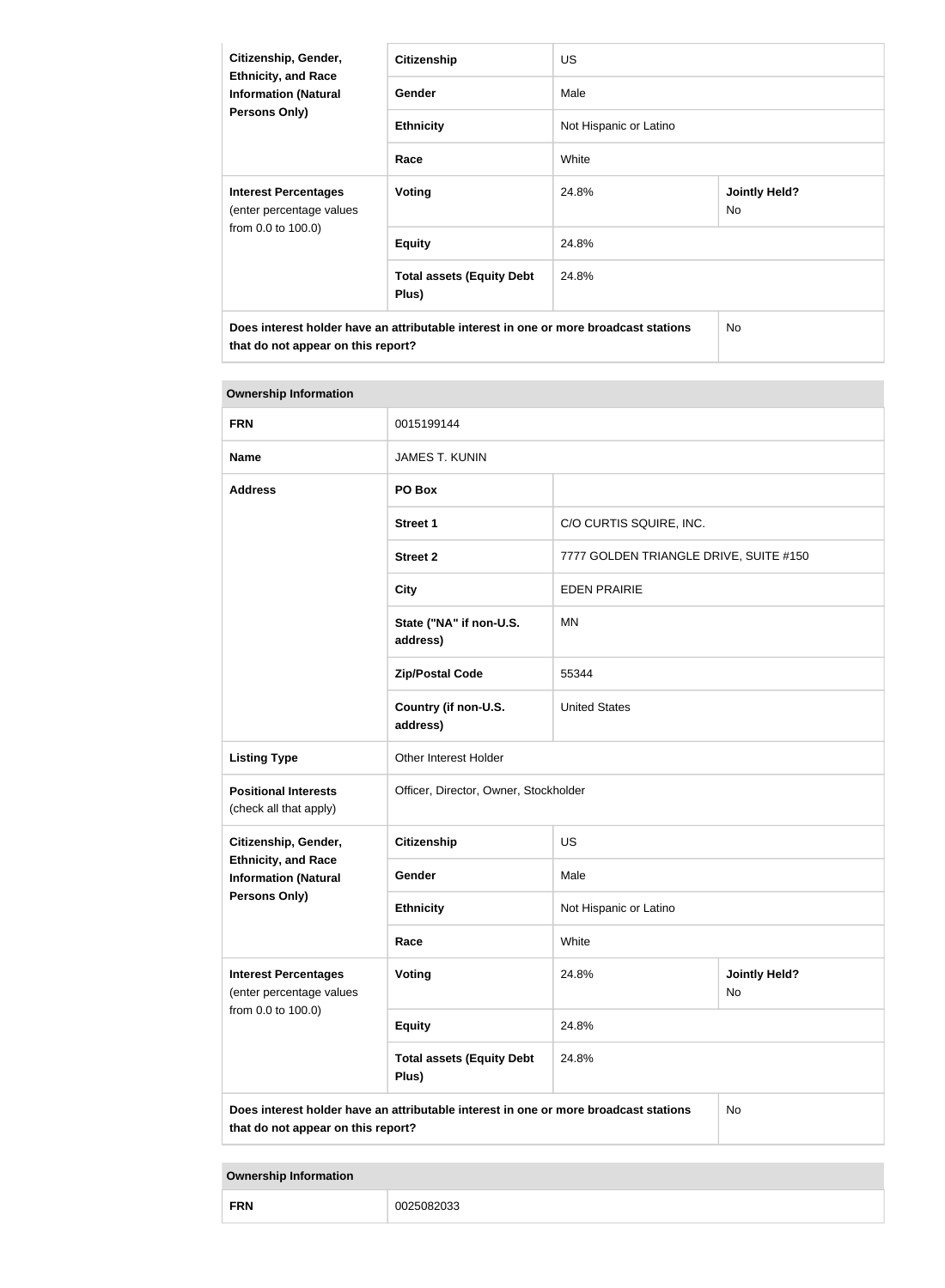| <b>Name</b>                                                                                                                                                | <b>JOHN EXLINE</b>                                                                   |                                        |                     |  |
|------------------------------------------------------------------------------------------------------------------------------------------------------------|--------------------------------------------------------------------------------------|----------------------------------------|---------------------|--|
| <b>Address</b>                                                                                                                                             | PO Box                                                                               |                                        |                     |  |
|                                                                                                                                                            | <b>Street 1</b>                                                                      | C/O CURTIS SQUIRE, INC.                |                     |  |
|                                                                                                                                                            | <b>Street 2</b>                                                                      | 7777 GOLDEN TRIANGLE DRIVE, SUITE #150 |                     |  |
|                                                                                                                                                            | <b>City</b>                                                                          | <b>EDEN PRAIRIE</b>                    |                     |  |
|                                                                                                                                                            | State ("NA" if non-U.S.<br>address)                                                  | MN                                     |                     |  |
|                                                                                                                                                            | <b>Zip/Postal Code</b>                                                               | 55344                                  |                     |  |
|                                                                                                                                                            | Country (if non-U.S.<br>address)                                                     | <b>United States</b>                   |                     |  |
| <b>Listing Type</b>                                                                                                                                        | Other Interest Holder                                                                |                                        |                     |  |
| <b>Positional Interests</b><br>(check all that apply)                                                                                                      | Officer                                                                              |                                        |                     |  |
| Citizenship, Gender,                                                                                                                                       | <b>Citizenship</b>                                                                   | <b>US</b>                              |                     |  |
| <b>Ethnicity, and Race</b><br><b>Information (Natural</b>                                                                                                  | Gender                                                                               | Male                                   |                     |  |
| <b>Persons Only)</b>                                                                                                                                       | <b>Ethnicity</b>                                                                     | Not Hispanic or Latino                 |                     |  |
|                                                                                                                                                            | Race                                                                                 | White                                  |                     |  |
| <b>Interest Percentages</b><br>(enter percentage values                                                                                                    | <b>Voting</b>                                                                        | 0.0%                                   | Jointly Held?<br>No |  |
| from 0.0 to 100.0)                                                                                                                                         | <b>Equity</b>                                                                        | 0.0%                                   |                     |  |
|                                                                                                                                                            | <b>Total assets (Equity Debt</b><br>Plus)                                            | 0.0%                                   |                     |  |
| that do not appear on this report?                                                                                                                         | Does interest holder have an attributable interest in one or more broadcast stations |                                        | No                  |  |
|                                                                                                                                                            |                                                                                      |                                        |                     |  |
| (b) Respondent certifies that any interests, including equity, financial, or voting<br>Yes<br>interests, not reported in this filing are non-attributable. |                                                                                      |                                        |                     |  |

If "No," submit as an exhibit an explanation.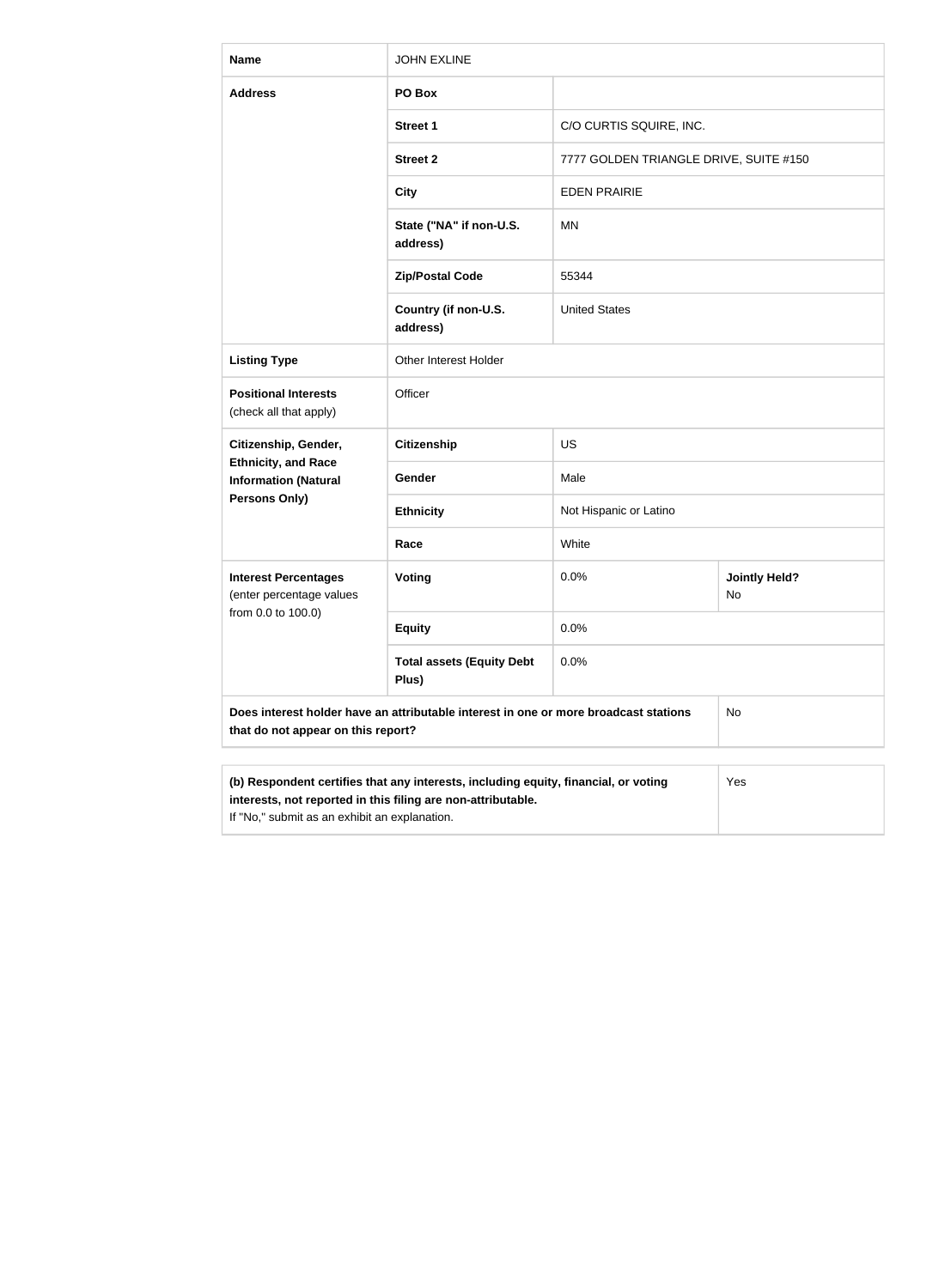

**(d) Are any of the individuals listed as an attributable interest holder in the Respondent married to each other or related to each other as parentchild or as siblings?** Yes

If "Yes," provide the following information for each such the relationship.

#### **Family Relationships**

| <b>FRN</b>   | 0015199094 | <b>Name</b> | DAVID B KUNIN  |
|--------------|------------|-------------|----------------|
| <b>FRN</b>   | 0015199045 | <b>Name</b> | ANDREW P KUNIN |
| Relationship | Siblings   |             |                |

#### **Family Relationships**

| <b>FRN</b>   | 0015199094 | <b>Name</b> | DAVID B KUNIN        |
|--------------|------------|-------------|----------------------|
| <b>FRN</b>   | 0015199144 | <b>Name</b> | <b>JAMES T KUNIN</b> |
| Relationship | Siblings   |             |                      |

#### **Family Relationships**

| <b>FRN</b>   | 0025081548   | <b>Name</b> | ANITA KUNIN          |
|--------------|--------------|-------------|----------------------|
| <b>FRN</b>   | 0015199144   | <b>Name</b> | <b>JAMES T KUNIN</b> |
| Relationship | Parent/Child |             |                      |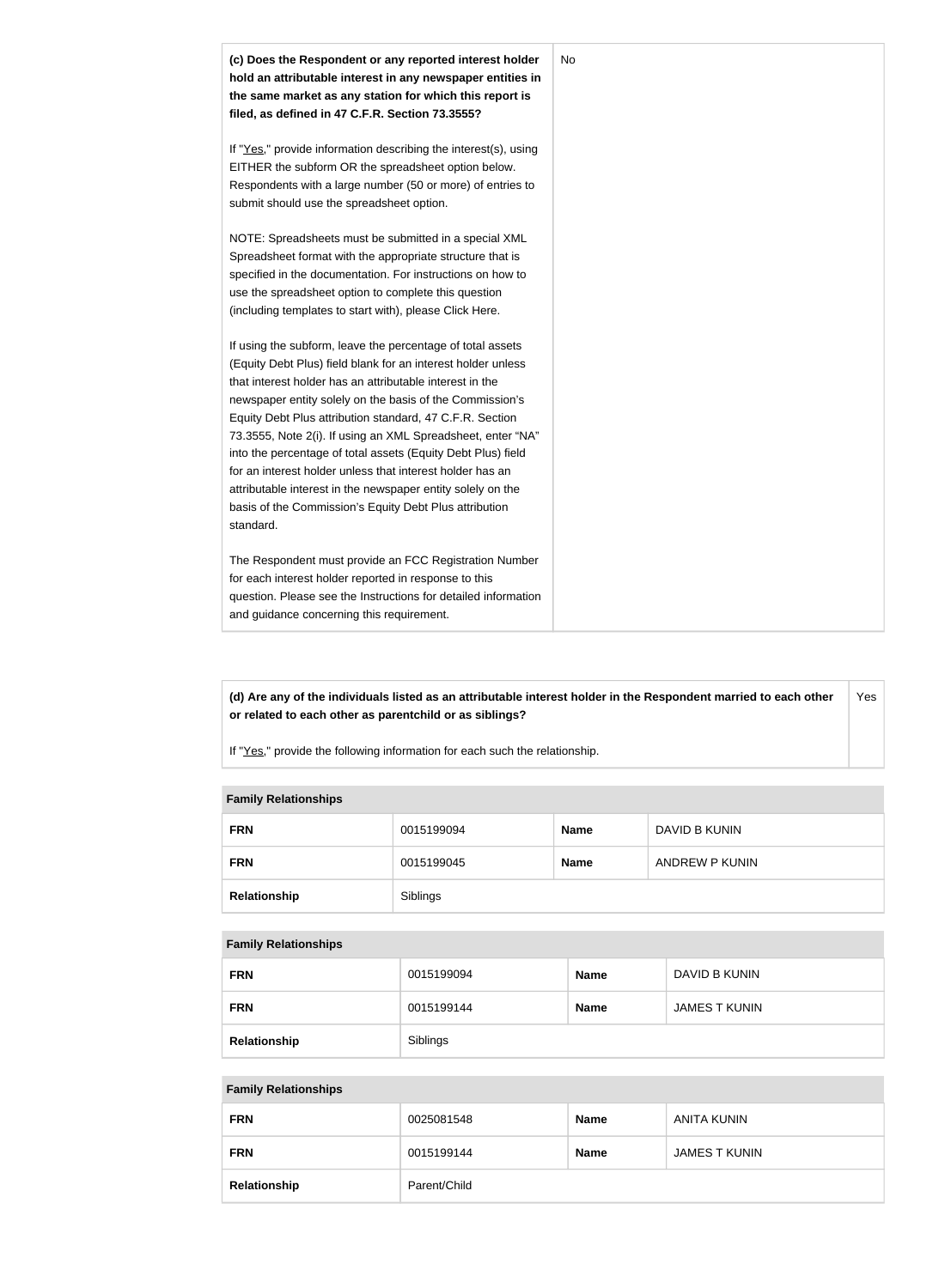| <b>Family Relationships</b> |              |             |                |  |
|-----------------------------|--------------|-------------|----------------|--|
| <b>FRN</b>                  | 0025081548   | <b>Name</b> | ANITA KUNIN    |  |
| <b>FRN</b>                  | 0015199045   | <b>Name</b> | ANDREW P KUNIN |  |
| Relationship                | Parent/Child |             |                |  |

#### **Family Relationships**

| $\sim$       |              |             |                    |
|--------------|--------------|-------------|--------------------|
| <b>FRN</b>   | 0025081548   | <b>Name</b> | <b>ANITA KUNIN</b> |
| <b>FRN</b>   | 0015199177   | <b>Name</b> | WILLIAM E KUNIN    |
| Relationship | Parent/Child |             |                    |

#### **Family Relationships**

| <b>FRN</b>   | 0015199177 | <b>Name</b> | <b>WILLIAM E KUNIN</b> |
|--------------|------------|-------------|------------------------|
| <b>FRN</b>   | 0015199144 | <b>Name</b> | <b>JAMES T KUNIN</b>   |
| Relationship | Siblings   |             |                        |

#### **Family Relationships**

| <b>FRN</b>   | 0015199177 | <b>Name</b> | <b>WILLIAM E KUNIN</b> |
|--------------|------------|-------------|------------------------|
| <b>FRN</b>   | 0015199094 | <b>Name</b> | DAVID B KUNIN          |
| Relationship | Siblings   |             |                        |

#### **Family Relationships**

| <b>FRN</b>   | 0015199045 | <b>Name</b> | ANDREW P KUNIN       |
|--------------|------------|-------------|----------------------|
| <b>FRN</b>   | 0015199144 | <b>Name</b> | <b>JAMES T KUNIN</b> |
| Relationship | Siblings   |             |                      |

#### **Family Relationships**

| <b>FRN</b>   | 0015199177 | <b>Name</b> | WILLIAM E KUNIN |
|--------------|------------|-------------|-----------------|
| <b>FRN</b>   | 0015199045 | <b>Name</b> | ANDREW P KUNIN  |
| Relationship | Siblings   |             |                 |

#### **Family Relationships**

| . .          |              |             |               |
|--------------|--------------|-------------|---------------|
| <b>FRN</b>   | 0025081548   | <b>Name</b> | ANITA KUNIN   |
| <b>FRN</b>   | 0015199094   | <b>Name</b> | DAVID B KUNIN |
| Relationship | Parent/Child |             |               |

**(e) Is Respondent seeking an attribution exemption for any officer or director with duties wholly unrelated to the Licensee(s)?**

No

If "Yes," complete the information in the required fields and submit an Exhibit fully describing that individual's duties and responsibilities, and explaining why that individual should not be attributed an interest.